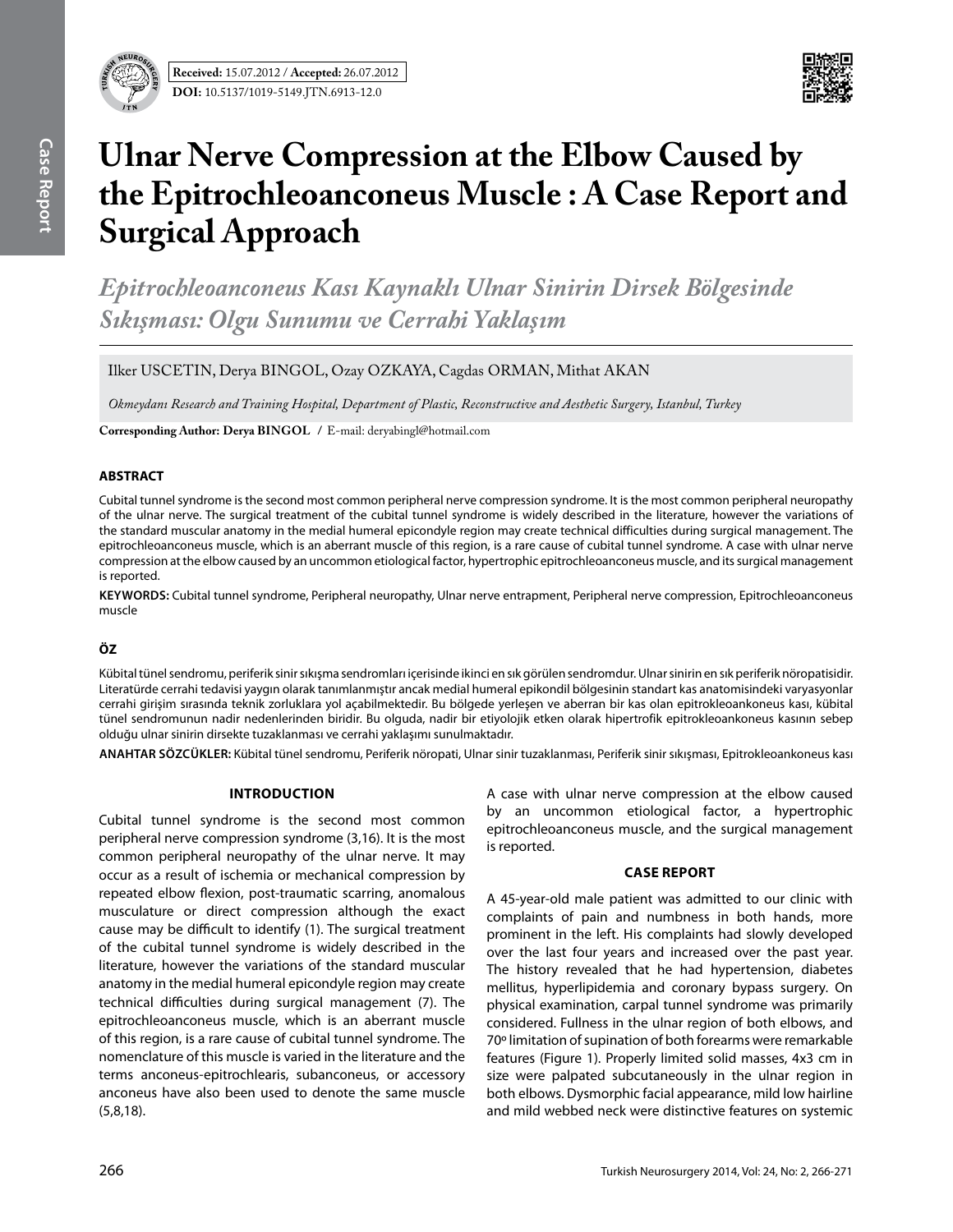

surgery with a diagnosis of left cubital tunnel syndrome. **Figure 1:** Bilateral fullness in the ulnar side of both elbows and limitation of the supination of bilateral forearms are seen. The patient is maximally supinating his forearms.

examination (Figure 2). Electromyography of bilateral upper extremities revealed involvement of both the sensory and the motor fibers of the median nerve causing carpal tunnel syndrome moderately on the left side and mildly on the right side. The plain graphies of bilateral elbow regions performed to investigate the restriction of forearm supination revealed normal bony structures. Magnetic resonance imaging of bilateral elbows revealed aberrant masses of 4x3 cm in size, located subcutaneously between the medial epicondyle and the olecranon and compatible with muscular tissue (Figure 3). The patient was examined by the genetic disorders consultant because of his distinctive features but his findings were not compatible with any syndrome. The patient was operated for carpal tunnel syndrome of both hands with an interval of 4 months. On the postoperative sixth month for the left hand, the symptoms had not disappeared and he described pain in his left elbow. On physical examination, he complained of pain and hypoaesthesia on the dermatome of the ulnar nerve of the left hand. Minimal hypothenar atrophy was observed with normal intrinsic muscular functions. Assessment of Tinel's sign and the compression test and the physical examination suggested left cubital tunnel syndrome. Electromyography of the left upper extremity was repeated and revealed that the conduction velocity of the sensory fibers of the median nerve had partially recovered in comparison with the previous one. It also revealed left ulnar nerve compression 1 cm distal to the medial epicondyle region causing minimal myelin degeneration of the motor fibers. The patient underwent



**Figure 2:** Anterior and lateral view of the patient showing dysmorphic facial appearance, mild low hairline and mild webbed neck.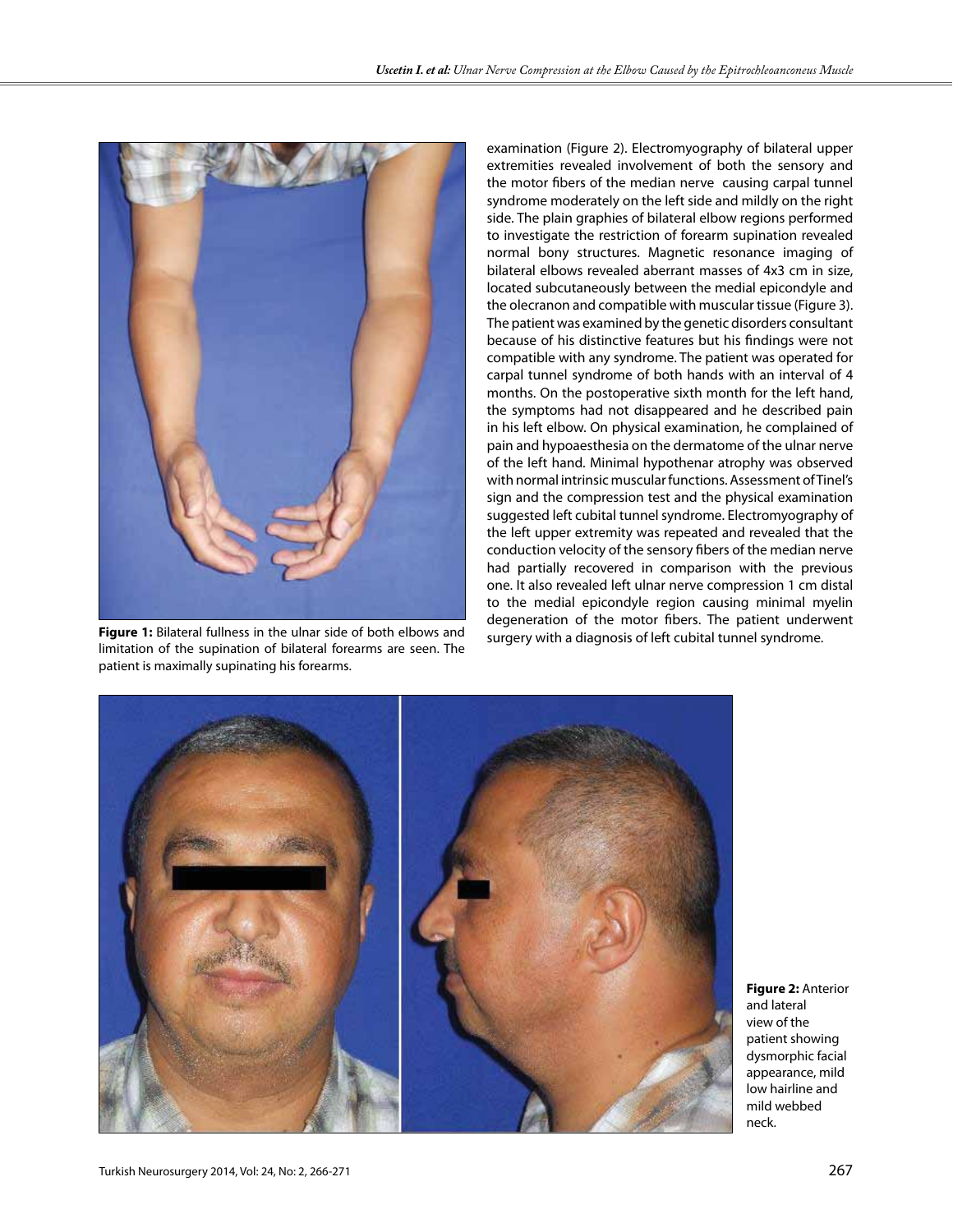

**Figure 3:** MRI view of the left elbow in coronal sections. The red arrow indicates the epitrochleoanconeus muscle.

**Surgical Technique:** Left ulnar nerve decompression surgery was performed under an axillary brachial plexus block with an upper arm tourniquet. The surgical field was exposed with a lazy S shaped vertical incision 8 cm in length in the left ulnar region. An aberrant hypertrophic muscle (epitrochleoanconeus muscle) was observed instead of the Osborne ligament at its anatomical location. It extended from the olecranon through the medial epicondyle, in an oblique direction as defined in the MRI (Figure 4A-F). Just proximal to this muscle, the medial head of the triceps brachii muscle was more prominent extending over the cubital tunnel, covering the ulnar nerve lengthwise. The epitrochleoanconeus muscle was detached from the medial epicondyle and elevated. The ulnar nerve was compressed under that muscle and a sandglass deformity was observed (Figure 4A-F). The ulnar nerve was dissected proximally 8 cm through the Arcade of Struthers and distally 2 cm through the two heads of the flexor carpi ulnaris muscle. To avoid the subluxation, the nerve was transposed anteriorly from the epitrochleoanconeus muscle. The muscular fascia of the humeral head of the flexor carpi ulnaris muscle was incised in a step manner and the fascial flaps were elevated. Then the anteriorly transposed nerve was adapted under these fascial flaps and the fascial flaps were sutured to each other as in the Z-plasty technique to create a fascial roof wide enough not to compress the nerve (Figure 4). The muscle was left behind in its anatomical location without reattaching it to the medial epicondyle.

At the postoperative period, the arm was immobilized at 90° flexion for 10 days postoperatively. Subsequently the patient was allowed to progressively begin full active range of motion. His complaints improved in the postoperative period.

#### **Discussion**

The epitrochleoanconeus muscle was initially described by Wood in 1868, followed by LeDouble in 1897 (7). The incidence of identification of this muscle varies between 1% and 30% in cadaveric elbow studies (7). Various operative series of cubital tunnel syndrome have reported the epitrochleoanconeus muscle as an etiological factor of ulnar nerve compression with a varying range of 3.2% to 16% (4,7,14,19). The presence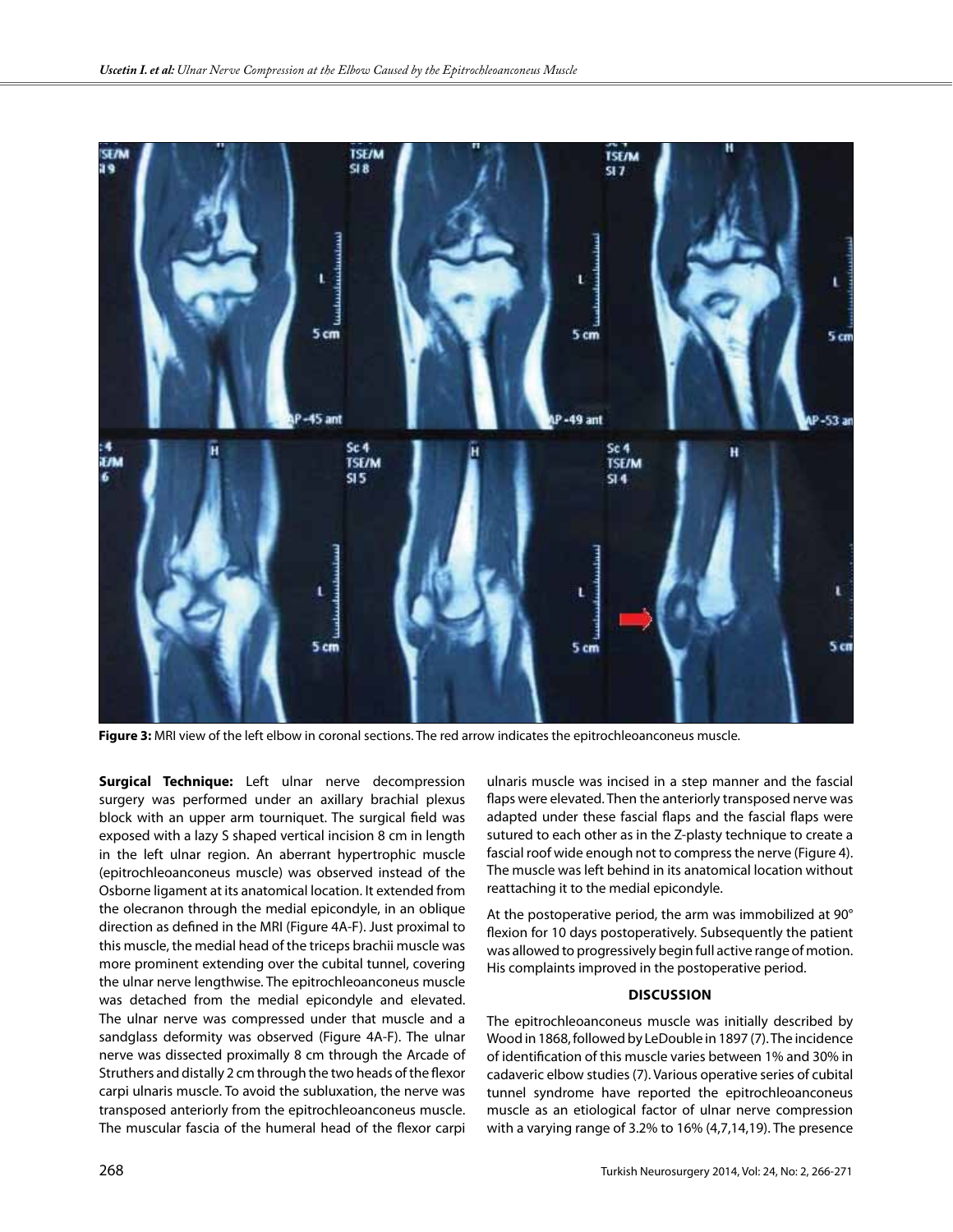

**Figure 4:** Peroperative view of left elbow region. **a)** Epitrochleoanconeus muscle, at the roof of the cubital tunnel. **b)** Ulnar nerve between two heads of flexor carpi ulnaris muscle. The nerve dissection was started from this region, in a distal to proximal direction. **c)** Ulnar nerve dissected from the prominent medial head of triceps brachii muscle proximally. **d)** Ulnar nerve in the cubital tunnel; the epitrochleoanconeus muscle was incised. **e)** The muscular fascia of the humeral head of the flexor carpi ulnaris muscle was incised in a step manner and the fascial flaps were elevated. **f)** Subfascial anterior transposition of the ulnar nerve to prevent subluxation. The transposed ulnar nerve was adapted under these fascial flaps and the fascial flaps were sutured to each other as in the Z-plasty technique to create a fascial roof wide enough not to compress the nerve.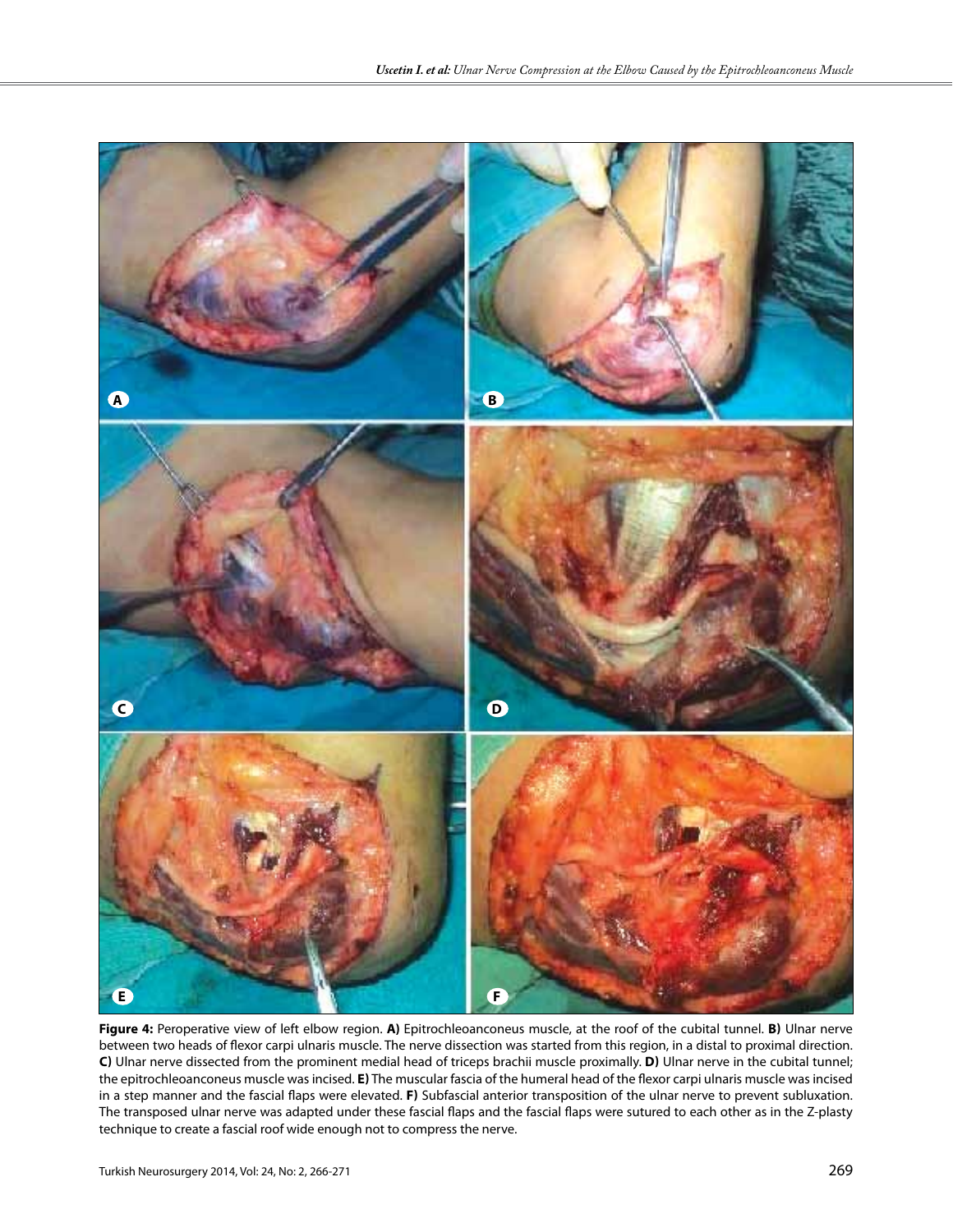of this muscle is also reported to be usually associated with a prominent medial head of the triceps (6).

Either incision or excision of the epitrochleoanconeus muscle and the prominent portion of the medial head of the triceps with simple decompression of the ulnar nerve have been found effective as the surgical approach (1, 5, 15, 18, 19). Anterior transposition of the ulnar nerve or medial epicondilectomy are the other less preferred techniques reported (4, 9, 10, 20). In order to avoid ulnar nerve subluxation after excision of the epitrochleoanconeus muscle, anterior subcutaneous transposition has been performed (4,9,20). The authors who preferred medial epicondylectomy, aimed to prevent ulnar nerve irritation on the medial epicondyle after the removal of the epitrochleoanconeus muscle (10). However, this procedure was claimed to lead to persistent pain or heterotopic ossification. Submuscular transposition was therefore suggested as an alternative technique for ulnar nerve protection. The requirement for extensive tissue dissection and prolonged postoperative elbow immobilization are the disadvantages of this technique (7).

In the presented case, the epitrochleoanconeus muscle was dissected and incised from the attachment point on the medial epicondyle. The ulnar nerve was compressed under that muscle and a sandglass deformity was observed. The ulnar nerve was then dissected proximally through the Arcade of Struthers and distally through the two heads of the flexor carpi ulnaris muscle. Compression of the ulnar nerve was observed both under the epitrochleoanconeus muscle and through these structures. Complete dissection is important to prevent recurrent compressions (2). After complete dissection of the nerve, subluxation was inevitable, so anterior transposition of the nerve was required. A subfascial anterior transposition was preferred. The other alternatives were subcutaneous, intramuscular or the submuscular anterior transpositions. Intramuscular and submuscular transpositions are more complicated procedures necessitating extensive muscular dissection. Although these techniques place the nerve in a protected position, the necessity of long term immobilization and the potential complications such as excessive scarring especially in intramuscular transpositions and flexion contractures in submuscular anterior transpositions are disadvantages of these procedures (2,12,13). Subcutaneous transposition is an easier surgical technique with less operative time and postoperative pain, earlier postoperative mobilization and better postoperative outcome as compared to the submuscular approach (11). Local tenderness especially in thin patients with deficient subcutaneous tissue and falling of the nerve backward are the undesired outcomes of this technique (2). Based on these points, the anterior transposition was performed through a noncompressive subfascial tunnel that places the nerve in a secure position, avoiding subluxation. In this technique the fascia band prevents the nerve from falling backward, holding it in a secure position. The procedure is easier to perform with shorter operative duration when compared to submuscular or intramuscular transpositions.

As an alternative opinion; extensive dissection so the requirement for anterior transposition or medial epicondylectomy is not suggested; if the ulnar nerve is observed to be compressed by the epitrochleoanconeus muscle and/or a prominent portion of the medial head of the triceps during the surgical exploration (7). Chalmers, mentioned the similarity of the anatomic location between the epitrochleoanconeus muscle and Osborne's ligament, accepted both as potential compressive agents for the ulnar nerve, and proposed removal of the epitrochleoanconeus muscle as adequate treatment (4). Removal of the prominent part of the medial head of the triceps, if necessary, was found not to compromise triceps function (17). However, if the nerve is dissected through proximally as in the presented case to prevent recurrent compressions because of unresected medial intermuscular septum or arcade of Struthers, to prevent the subluxation the choice of surgical approach is anterior transposition.

In conclusion, the epitrochleoanconeus muscle should be kept in mind as a rare cause of cubital tunnel syndrome. Subfascial anterior transposition might be accepted as a good surgical alternative to prevent subluxation after complete dissection of the ulnar nerve.

#### **References**

- 1. Assmus H, Antoniadis G, Bischoff C, Hoffmann R, Martini AK, Preissler P, Scheglmann K, Schwerdtfeger K, Wessels KD, Wüstner-Hofmann M: Cubital tunnel syndrome - a review and management guidelines. Cent Eur Neurosurg 72(2):90-98, 2011
- 2. Black BT, Barron OA, Townsend PF, Glickel SZ, Eaton RG: Stabilized subcutaneous ulnar nerve transposition with immediate range of motion. Long-term follow-up. J Bone Joint Surg Am 82-A(11):1544-1551, 2000
- 3. Calisaneller T, Ozdemir O, Caner H, Altinors N: Simple decompression of the ulnar nerve at the elbow via proximal and distal mini skin incisions. Turk Neurosurg 21(2):167-171, 2011
- 4. Chalmers J: Unusual causes of peripheral nerve compression. Hand 10:168–175, 1978
- 5. Dahners LE, Wood FM: Anconeus epitrochlearis, a rare cause of cubital tunnel syndrome: A case report. J Hand Surg (Am) 9:579-580, 1984
- 6. Dellon AL: Musculotendinous variations about the medial humeral epicondyle. J Hand Surg (Br)11:175–181, 1986
- 7. Gervasio O, Zaccone C: Surgical approach to ulnar nerve compression at the elbow caused by the epitrochleoanconeus muscle and a prominent medial head of the triceps. Neurosurgery 62(3 Suppl 1):186-193, 2008
- 8. Gessini L, Jandolo B, Pietrangeli A, Occhipinti E: Ulnar nerve entrapment at the elbow by persistent epitrochleoanconeus muscle. Case report. J Neurosurg 55:830–831, 1981
- 9. Hirasawa Y, Sawamura H, Sakakida K: Entrapment neuropathy due to bilateral epitrochleoanconeus muscles: A case report. J Hand Surg (Am) 4:181–184, 1979